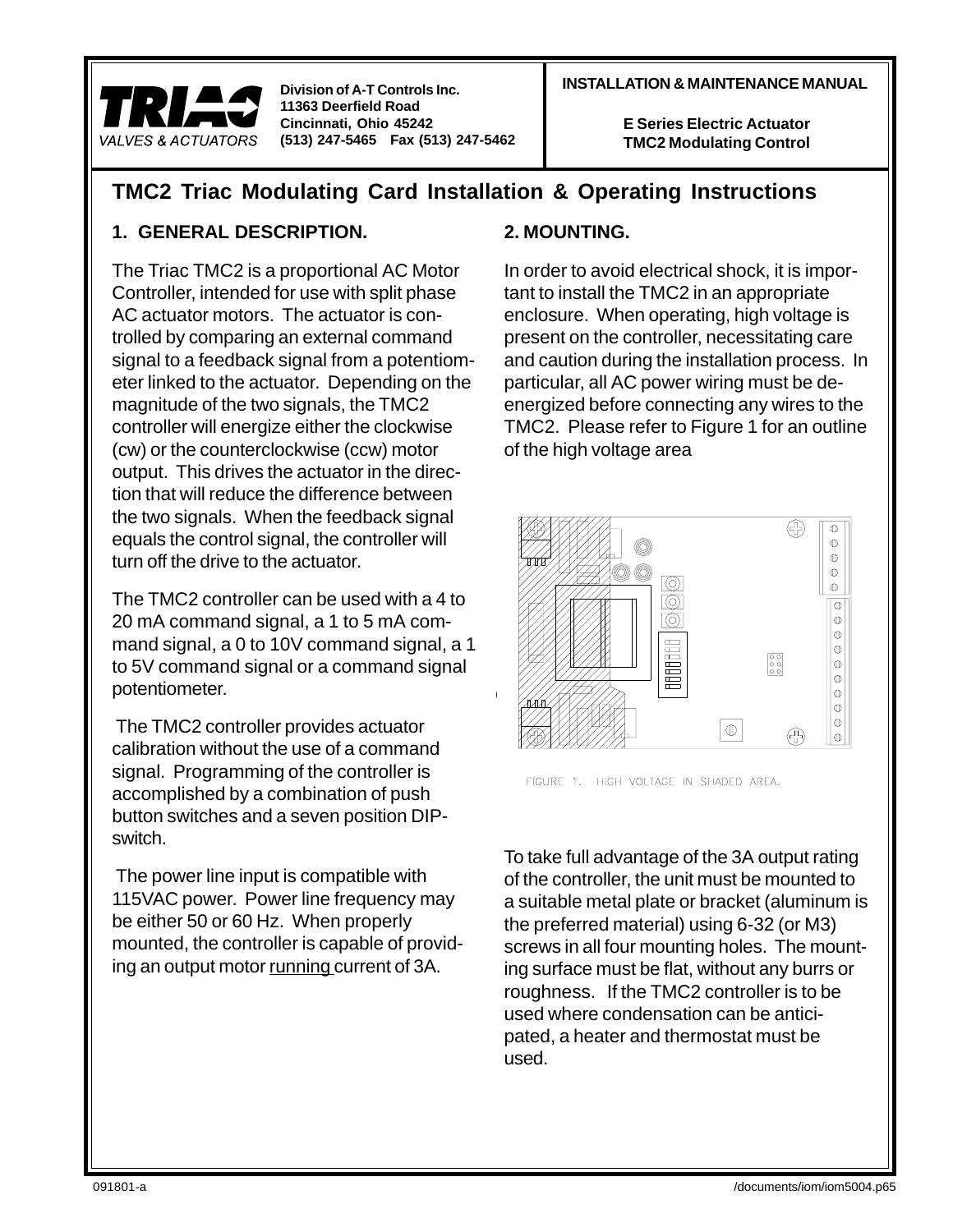

## **3. WIRING.**

All TMC2 wiring is connected using terminal blocks. Terminal block TB1 is used for connections to 115 VAC power. Terminal block TB2 is used for signal connections. The location of the terminal blocks is shown in Figure 3.



FIGURE 3. LOCATION OF INDICATORS AND CONTROLS.

## **3.1. ACTUATOR WIRING.**

The actuator motor and feedback potentiometer are connected to the controller as shown in Figure 4.

Terminal 4 of TB1 is connected to the motor winding that drives the actuator ccw. Terminal 3 of TB1 is connected to the winding that drives the actuator cw. Terminal 5 of TB1 is connected to the neutral motor wire.

In most applications, limit switches will be used to set the maximum allowable range of the actuator. The switches should be wired to break the ccw and the cw motor connections. Set the switches so that motor power is interrupted at maximum travel in each direction.

#### **INSTALLATION & MAINTENANCE MANUAL Division of A-T Controls Inc.**

**E Series Electric Actuator TMC2 Modulating Control**

The wiper of the feedback potentiometer is connected to terminal 9 of TB2. One end of the potentiometer is connected to terminal 8 and the other end is connected to terminal 10. It is important to wire the potentiometer so that when the actuator moves toward the ccw position, the potentiometer resistance between terminals 9 and 10 of TB2 will increase.

A potentiometer that is wired in the wrong direction will drive the actuator to either the fully ccw or the fully cw position with no user control.

For proper operation, it is important to use a linear taper potentiometer with a value between 1000 ohms (1kohm) and 5000 ohms (5kohm). To ensure a stable and reliable feedback signal, the potentiometer must be securely mounted.

## **3.2. AC POWER WIRING.**

Terminal block TB1 is used for AC power input to the TMC2 controller.

Connect 115 VAC (the "hot" wire) to terminal 2 and Neutral to terminal 1. Please study Figure 4 before wiring TB1.

## **3.3. SIGNAL WIRING.**

As shown in Figure 4, all signal wiring is connected to terminal block TB2.

When using a 4 to 20 mA, 1 to 5 mA or 1 to 5 V command signal, connect the positive signal to terminal 2 and the common (negative) signal to terminal 4.

When using a 0 to 10 V command signal, connect the positive signal to terminal 3 and the common (ground) signal to terminal 4.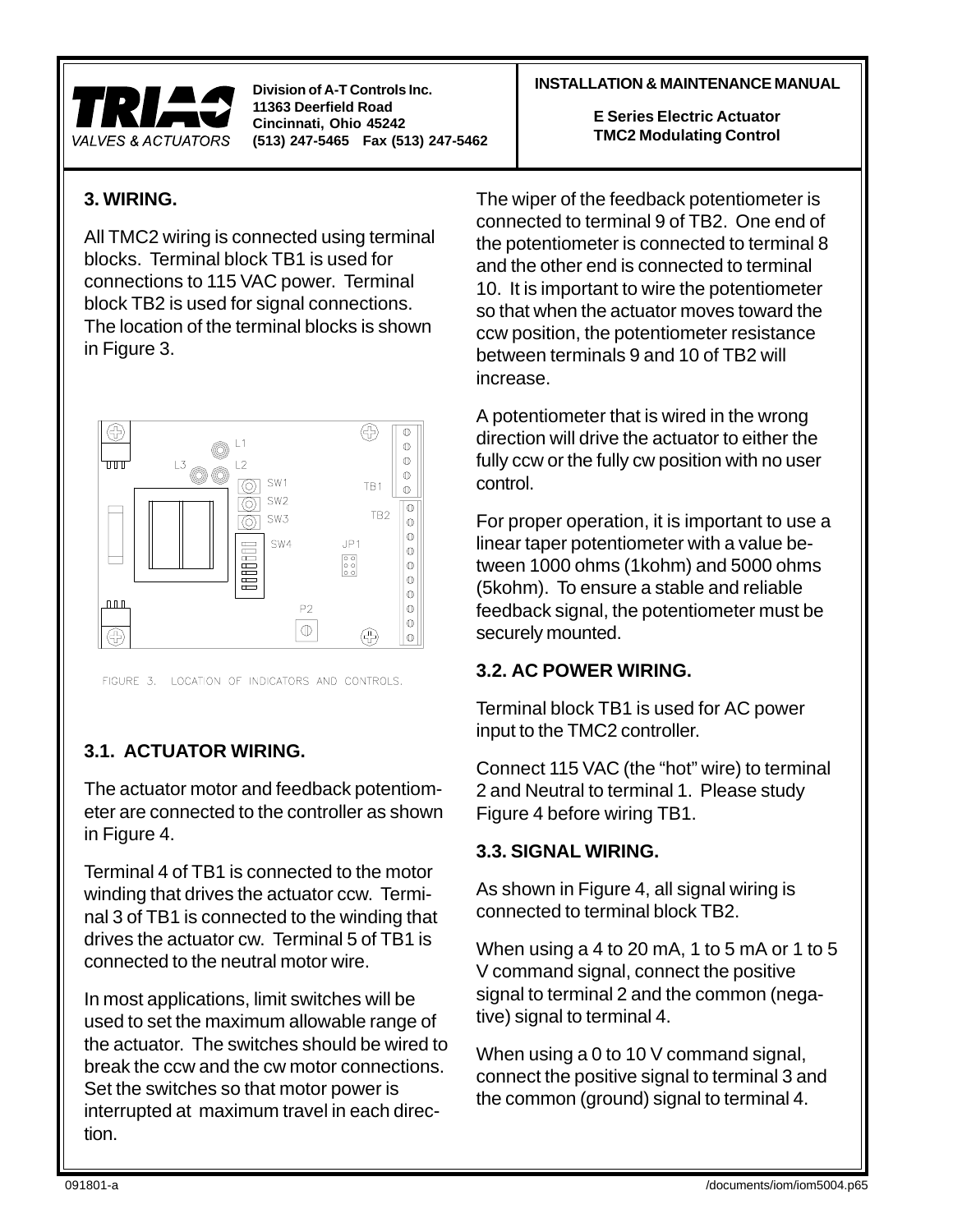

FIGURE 4. ACTUATOR AND FIELD WIRING.

It is also possible to use a potentiometer for the command signal. Connect the cw terminal of the potentiometer to terminal 1 of TB2, the wiper to terminal 2 of TB2 and the ccw terminal of the potentiometer to terminal 4 of TB2 (ground). For best results, the potentiometer resistance should be 1000 ohms (1 kohm).

The TMC2 controller can be equipped with an on-board 4 to 20 mA transmitter. The positive output signal will be available at terminal 7 and the common (negative) signal is connected to terminal 6.

Please note that the current output does not need an external loop power supply and must not be connected to such a loop. The external load should be resistive without any

excitation voltage present.

If a shielded cable is used for the signal input wiring or the current output wiring, the shield can be connected to terminal 5. This terminal is connected to the actuator enclosure through the mounting bracket.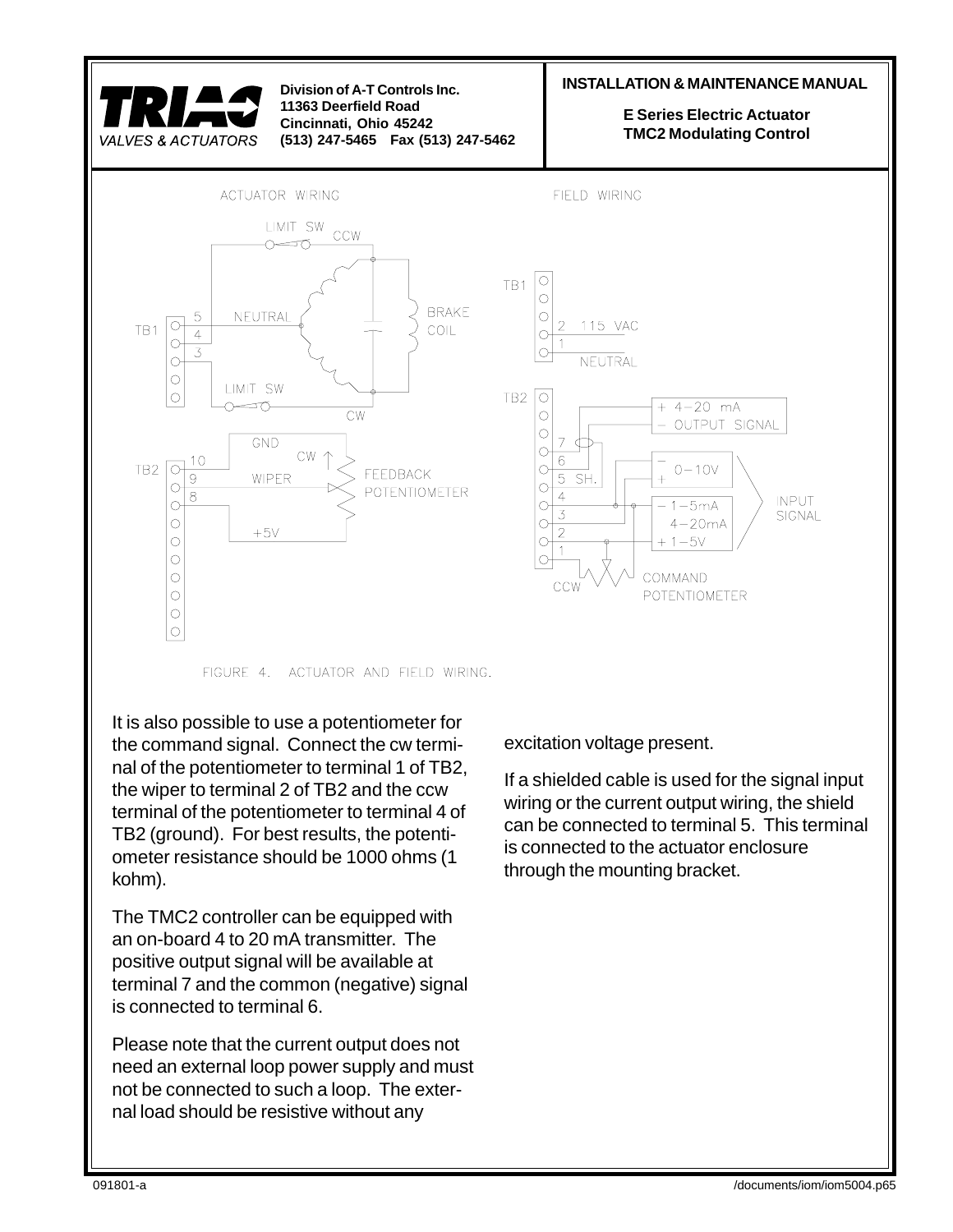

#### **INSTALLATION & MAINTENANCE MANUAL Division of A-T Controls Inc.**

**E Series Electric Actuator TMC2 Modulating Control**

## **4. PROGRAMMING JUMPER.**

Before using the TMC2 controller, it is important to set the on-board programming jumper for the proper type of command signal.

The type of command signal used is programmed using the "INP CONF" jumper (JP1 in Figure 3). The jumper should be installed in the "4-20MA" position when using a 4 to 20 mA command signal. The jumper should be installed in the "1-5MA" position when using a 1 to 5 mA command signal. The jumper is installed in the 0-10V position when using a 0 to 10 V command signal or when using a local command potentiometer. If a 1 to 5 V command signal is used, the jumper must be removed from JP1.

## **5. OUTPUT INDICATORS.**

The TMC2 controller makes use of two LED's to indicate the status of the actuator motor outputs. When the ccw output is on, the green LED (L1 in Figure 3) is active. The red LED (L2 in Figure 3) indicates an active cw output.

## **6. CALIBRATION MODE.**

Information regarding the location of the various controls used in the calibration process can be found in Figure 3.

Begin the calibration process by wiring the actuator as described in section 3.1. Next, wire the AC power input as described in section 3.2. Do not apply power at this stage.

Switch SW4-1 (see Figure 3) to the ON

position (this will select the calibration mode).

#### **6.1. FEEDBACK SIGNAL.**

Before proceeding with the calibration, it is very important to center the travel of the feedback potentiometer. The following steps will ensure that the potentiometer is properly centered:

Switch SW4-7 to the ON position. Using caution, turn on AC power. Position the actuator half way between the desired travel limits. To move the actuator in the ccw direction, use SW1. The green LED will light. To move the actuator in the cw direction, use SW2. The red LED will light.

Loosen the set screw on the feedback potentiometer. Slowly turn the potentiometer while observing the yellow LED (L3 in Figure 3). At some potentiometer position, the yellow LED will light. This indicates the center position of the feedback potentiometer. The indicator is very sensitive, so care is necessary in order not to miss the center position of the potentiometer. Without moving the potentiometer, re-tighten the set screw. Turn OFF SW4-7.

## **6.2. FULLY CW/CCW POSITION.**

Setting the fully ccw and fully cw positions of the actuator can be accomplished with or without a command signal. Both methods will be covered.

First, make sure that all switches on SW4 are OFF except SW4-1 that should be in the ON position. For information regarding the use of the DIP-switches (SW4) in the run mode, please refer to Figure 5. Using caution, turn on AC power.

If using a command signal, proceed to section 6.2.2.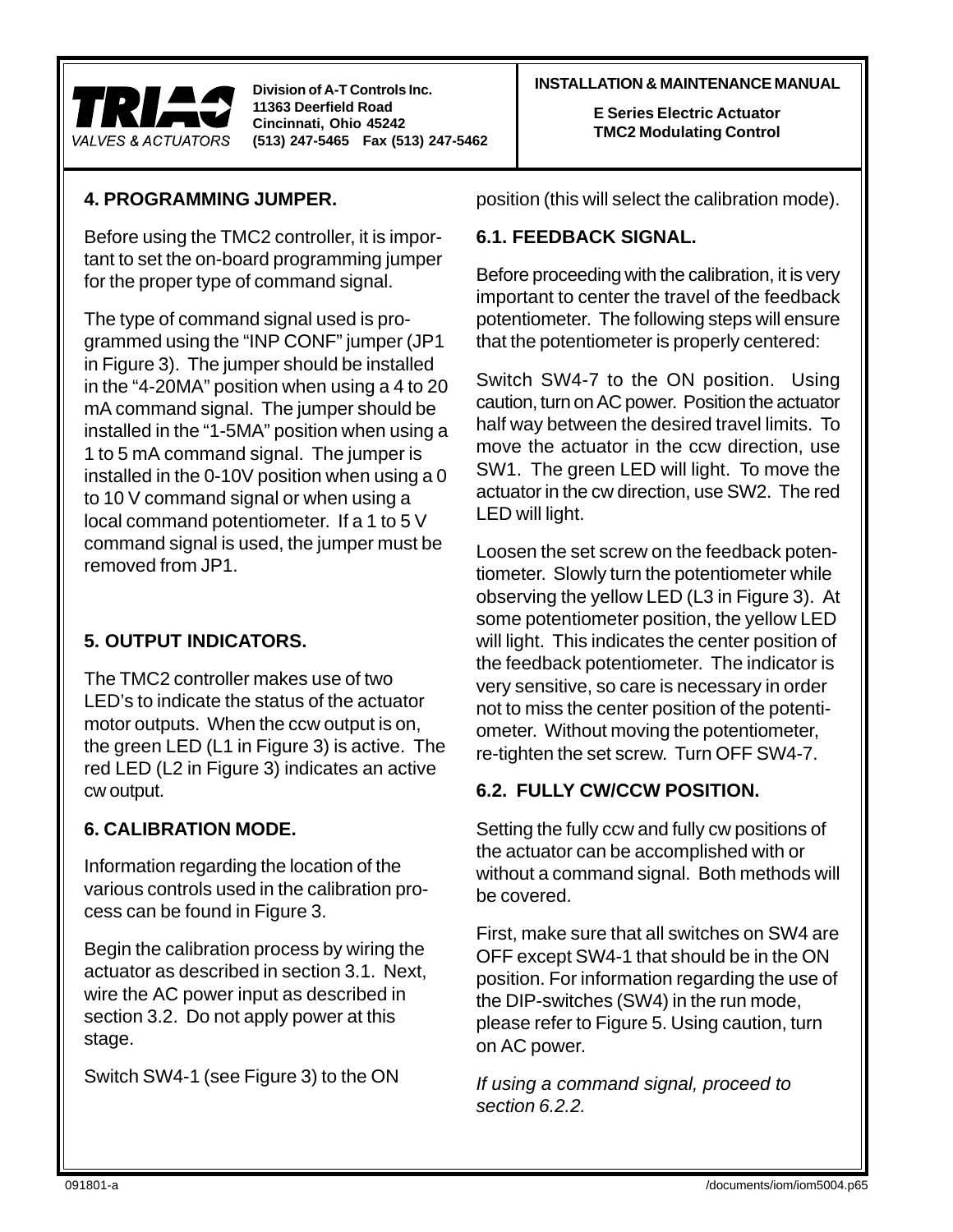

 $\leftarrow$  OFF

 $\leftarrow$  OFF

DIRECT ACTING

CALIBRATION MODE

 $\Box$  $\sqrt{2}$  $\sqrt{3}$  $\sqrt{4}$ 

 $\sqrt{5}$  $\sqrt{6}$  $\sqrt{7}$ 

RUN MODE

 $N$  1  $\Box$  $\sqrt{2}$ 

 $\sqrt{3}$ 

 $\sqrt{4}$ 

 $\sqrt{5}$ 

 $\sqrt{6}$ 

 $\Box$ 

 $ON \rightarrow$ 

SET SENSITIVITY

FB POT CENTER

REVERSE ACTING

SQUARE ROOT LAW

IN PLACE

 $ON \rightarrow$ 

FAIL CCW

SQUARE LAW

FAIL CW

**11363 Deerfield Road Cincinnati, Ohio 45242 (513) 247-5465 Fax (513) 247-5462**

#### **INSTALLATION & MAINTENANCE MANUAL Division of A-T Controls Inc.**

**E Series Electric Actuator TMC2 Modulating Control**

signal present may interfere with actuator accuracy.

Next, move the actuator to the desired fully cw position by using SW2 (the cw output is active) or SW1 (the ccw output is active). If the actuator stops short, check the setting of the limit switch. It is very important that the fully cw position is located on the cw side of the actuator center position.

When the actuator is properly positioned, push SW3 (the red push button) to save the fully cw position to memory. The yellow LED and the red LED should light for about one second indicating a successful save. The red LED indicates that the position saved is the cw position (the position is on the cw side of center).

Move the actuator to the desired fully ccw position by using SW1 (the ccw output is active). If the actuator stops short, check the setting of the limit switch. It is very important that the fully ccw position is located on the ccw side of the actuator center position.

When the actuator is properly positioned, push SW3 (the green push button) to save the fully ccw position to memory. The yellow LED and the green LED should light for about one second indicating a successful save. The green LED indicates that the position saved is the ccw position (the position is on the ccw side of center).

Proceed to section 6.3.

## **6.2.2. WITH COMMAND SIGNAL.**

The fully ccw and fully cw positions can also be set with a command signal present. If a 1 to 5 mA command signal is used, calibration with a signal is necessary to obtain the highest accuracy.

# **6.2.1. NO COMMAND SIGNAL.**

FIGURE 5. SW4 SETTINGS.

When using a 1 to 5 mA command signal, the basic accuracy of the controller is compromised if the fully ccw and cw positions are set without a command signal present. The accuracy that can be achieved without a command signal is approximately 1%. If the input is a 1 to 5 mA signal and maximum accuracy is desired, please proceed to section 6.3.

The first step is to make sure that there is no signal present on the command input. Any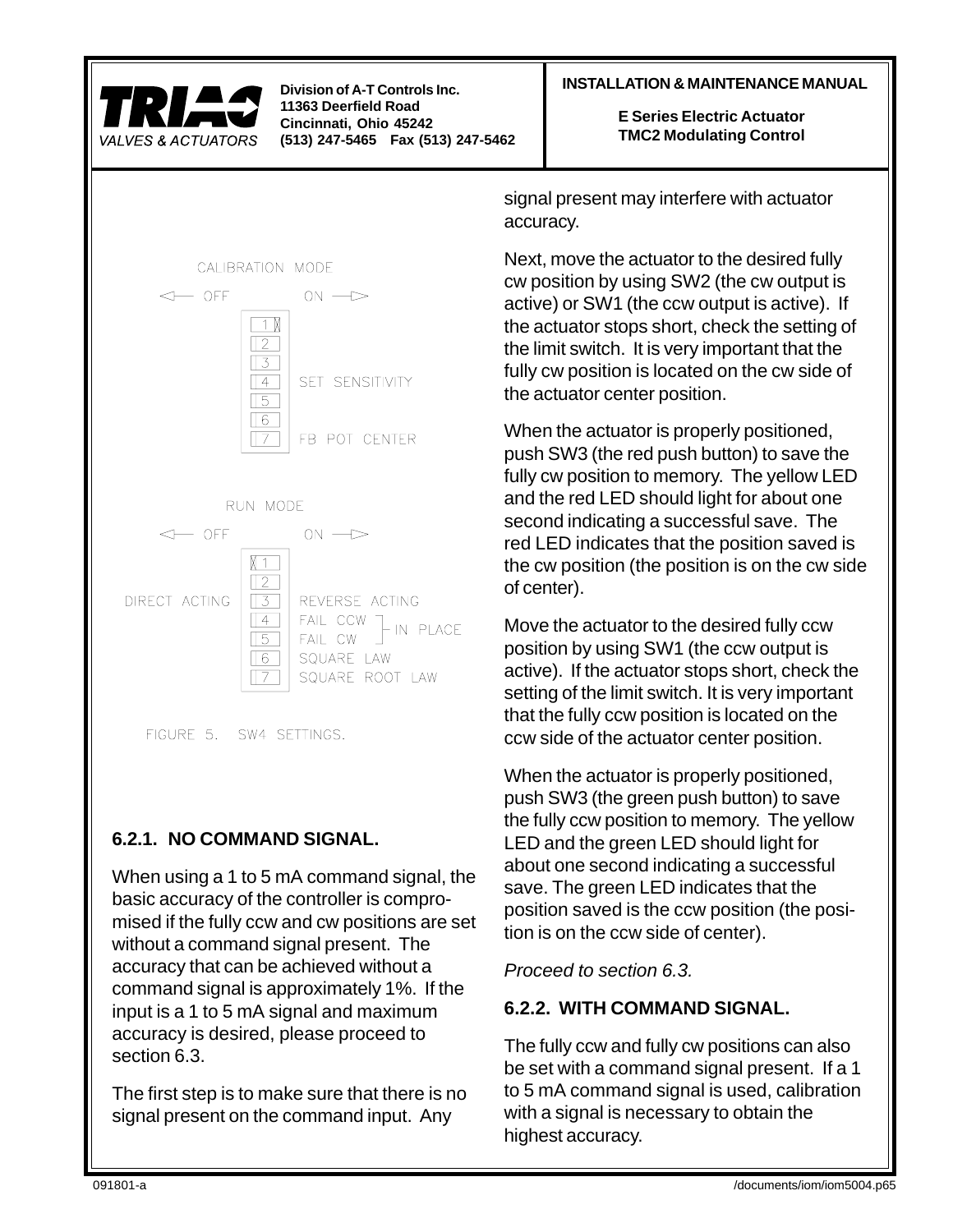

#### Normally, there is no need to supply a command signal (see section 6.2.1), but there are some situations when it may improve the actuator accuracy. This is particularly true if the command signal source shows poor accuracy, supplying a signal that is not exactly 4mA to 20mA or 0V to 10V.

 The first step in the calibration-with-command signal procedure is to make sure that there is an appropriate low command signal present on the command input. If the controller is using a 4 to 20 mA or a 1 to 5 mA signal, the low signal (typically 4 mA or 1 mA) must be present. If the controller is using a 0 to 10V signal, the low signal (typically 0V) must be present.

Move the actuator to the desired fully cw position (see section 6.2.1). It is very important that the fully cw position is located on the cw side of the actuator center position. When the actuator is properly positioned, push SW3 to store the fully cw position together with the low command signal in memory. The yellow LED and the red LED should light for about one second indicating a successful save. The red LED indicates that the position saved is the cw position (the position is on the cw side of center).

Change the command signal to 20mA/5mA or 10V.

Move the actuator to the desired fully ccw position (see section 6.2.1). It is very important that the fully ccw position is located on the ccw side of center. When the actuator is properly positioned, push SW3 to store the fully ccw position together with the high command signal in memory. The yellow LED and green LED should light for about one

#### **INSTALLATION & MAINTENANCE MANUAL Division of A-T Controls Inc.**

**E Series Electric Actuator TMC2 Modulating Control**

second indicating a successful save. The green LED indicates that the position saved is the ccw position (the position is on the ccw side of center).

The TMC2 controller will use the stored values for low and high command signals until re-calibrated (with or without a command signal).

#### **6.3. COMMAND SENSITIVITY.**

When in the run mode, the outputs of the TMC2 controller are activated by a change in the command signal. The magnitude of change necessary to activate the outputs is under user control and is set by potentiometer P2. The potentiometer setting is stored in memory and, once stored, is not affected by the setting of the potentiometer.

To calibrate the sensitivity, set SW4-1 and SW4-4 to the ON position with all other switches set to the OFF position. Apply AC power. Adjust potentiometer P1 for the desired sensitivity (see Figure 7). If P1 is set fully ccw, the controller is set for maximum sensitivity (this is the factory setting). If set fully cw, the controller is set for minimum sensitivity. Push SW3 to store the sensitivity in memory. The yellow LED should light for about one second indicating a successful save.



FIGURE 7. SENSITIVITY SETTINGS (% OF FULL SCALE).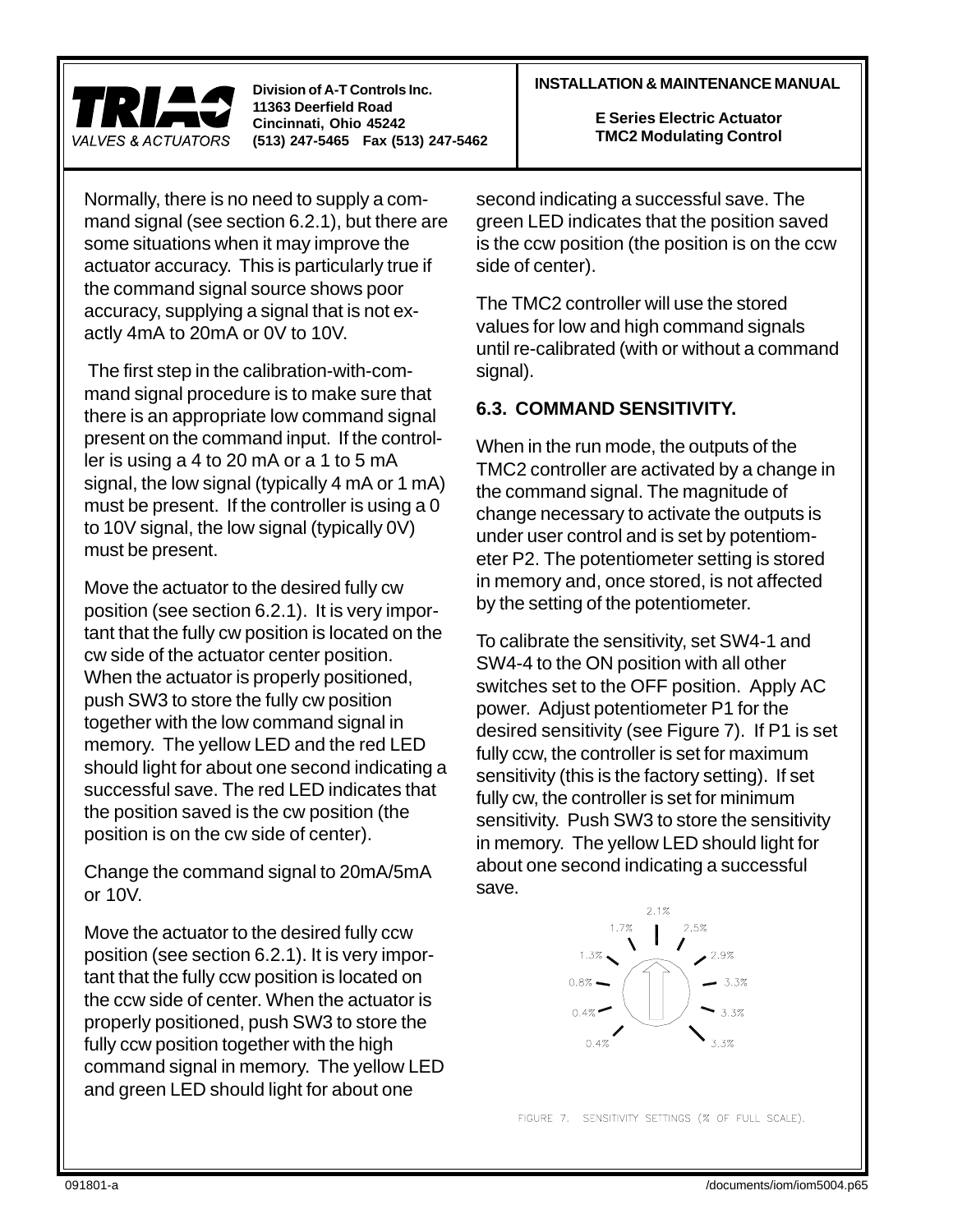

#### **INSTALLATION & MAINTENANCE MANUAL Division of A-T Controls Inc.**

**E Series Electric Actuator TMC2 Modulating Control**

## **7. RUN MODE.**

To enter the run mode, set SW4-1 to the OFF position. For information regarding the use of the DIP-switches (SW4) in the run mode, please refer to Figure 5. When in this mode, the TMC2 controller moves the actuator to a position which is calculated using the command input together with the stored fully ccw and cw positions. When using a 4 to 20 mA, 1 to 5 mA or 1 to 5 V command signal, it is also important to configure the signal loss mode.

## **7.1. COMMAND SIGNAL LOSS.**

If a 4 to 20 mA, 1 to 5 mA or 1 to 5 V command signal is lost, the TMC2 controller can be programmed to act in a predictable manner. The setting of switches SW4-4 and SW4-5 controls the failure mode. The switches have no effect if JP1 is configured for a 0 to 10 V input. A lost command signal is defined as a signal that is less than 75% of the low signal level (nominally 3mA, 0.75mA or 0.75V).

If SW4-4 and SW4-5 are both in the ON position, the actuator will fail in place when the command signal is lost. If the actuator is moving when the signal is lost, it will stop when the command signal falls below the signal loss threshold.

If SW4-4 is in the ON position and SW4-5 is in the OFF position, the actuator will fail in the fully ccw position. This is true whether the controller is set for direct acting or reverse acting.

If SW4-5 is in the ON position and SW4-4 is in the OFF position, the actuator will fail in the fully cw position. This is true whether the controller is set for direct acting or reverse acting.

If SW4-4 and SW4-5 are both in the OFF position, the controller will use the low (below 4mA or 1V) command signal as is. If the controller is set for direct acting drive, the actuator will move to the fully cw position. If the controller is set for reverse acting drive, the actuator will move to the fully ccw position.

## **7.2. DIRECT/REVERSE ACTING.**

Normally, the actuator will move to the fully cw position when the command signal is low (4 mA, 1 mA or 0 V). This mode of operation is referred to as direct acting.

Sometimes it is desirable to have the actuator move to the fully cw position when the command signal is high (20 mA, 5 mA or 10 V) and to the fully ccw position when the command signal is low (4 mA, 1 mA or 0 V). This mode of operation is referred to as reverse acting.

To set the controller to the direct acting mode, switch SW4-3 to the OFF position. To change to the reverse acting mode, switch SW4-3 to the ON position. No other changes are necessary.

Please note that the controller is wired exactly the same for both direct and reverse acting mode. The calibration procedure for the fully ccw and fully cw positions is not affected by the choice of direct or reverse acting mode.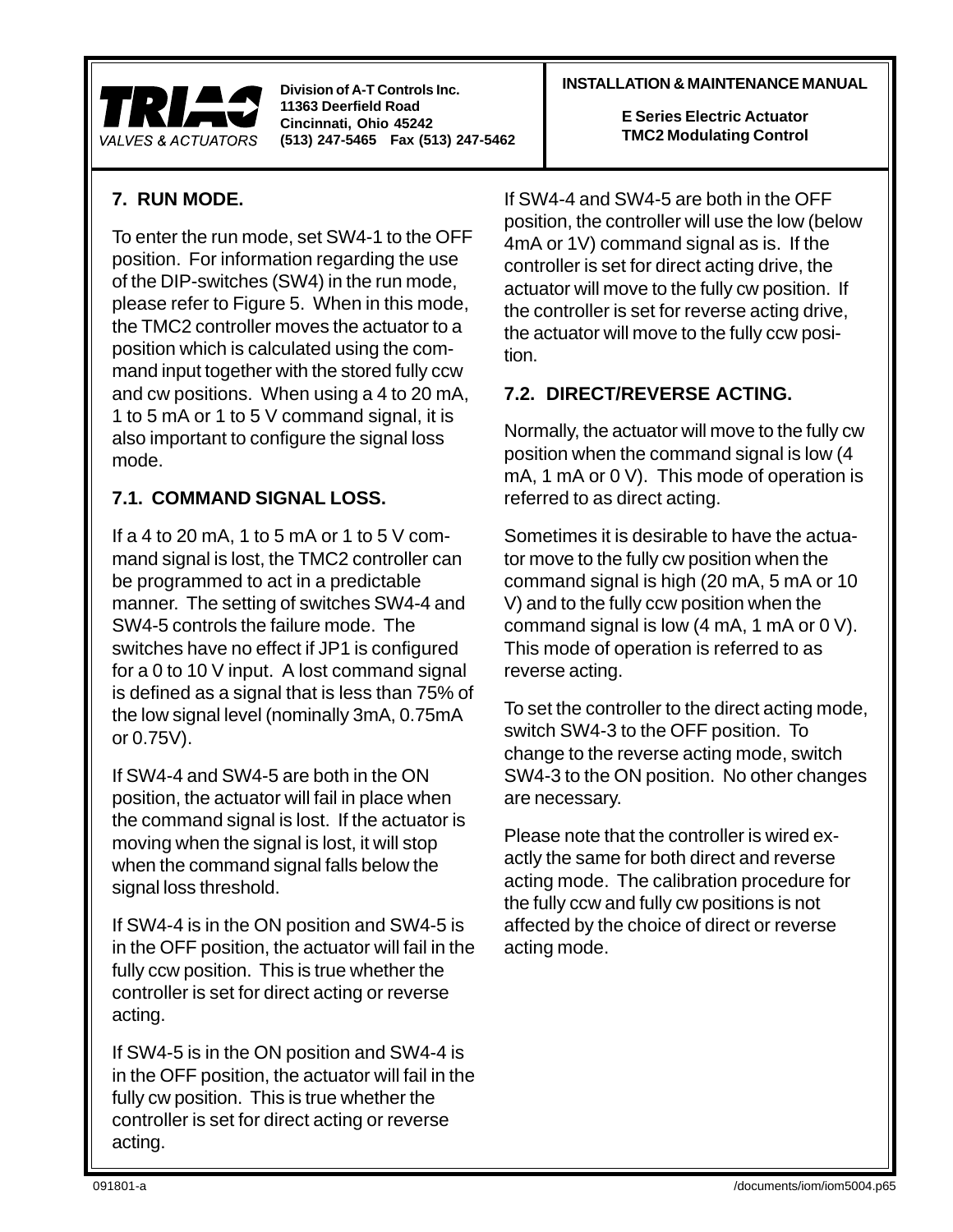

## **7.3 NON-LINEAR OUTPUT.**

The TMC2 controller has the ability to use a non-linear relationship between the actuator position and the command signal. Two nonlinear relationships are available.

If SW4-6 is in the ON position, the actuator position is proportional to the square of the command signal.

If SW4-7 is in the ON position, the actuator position is proportional to the square root of the command signal.

The relationship between the command input and the actuator position is shown in Figure 6.

## **7.4. 4 TO 20 mA OUTPUT.**

The 4 to 20 mA output (TB2-6 and TB2-7) will track the position of the feedback potentiometer.

When the controller is operating in the direct acting mode, the output will be 4 mA at the fully cw position and 20 mA at the fully ccw position.

When the controller is operating in the reverse acting mode, the output will be 20 mA at the fully cw position and 4 mA at the fully ccw position.